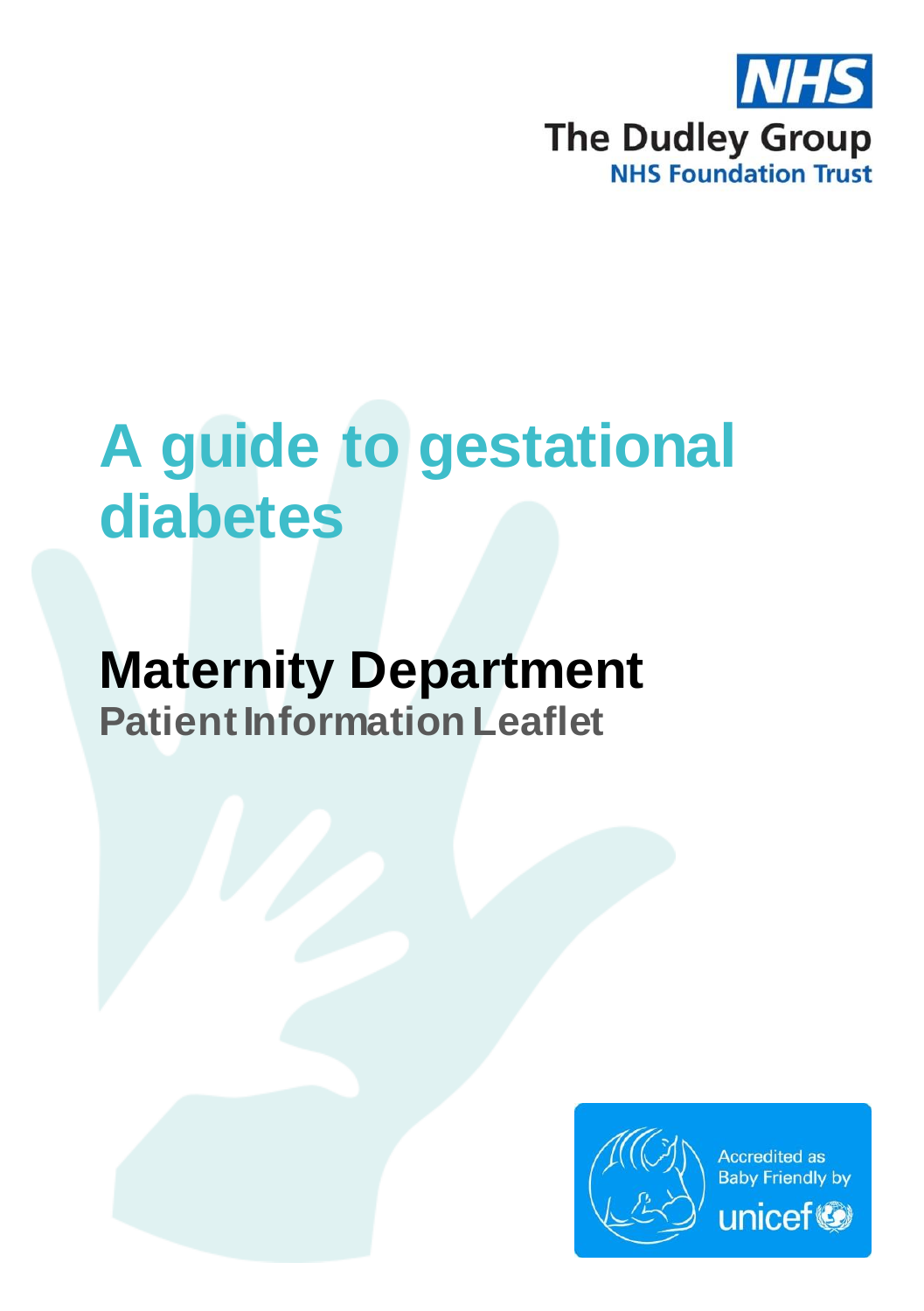## **Introduction**

If you have recently been for a glucose tolerance test (GTT) and have been told you now have gestational diabetes, firstly, do not worry. We have a specialist team of diabetes and obstetric consultants, diabetes nurses, dieticians and a team of midwives dedicated in supporting women with diabetes throughout their pregnancy, birth and postnatal period. This means you will see a health professional regularly, so please do not hesitate to approach us with any questions or concerns you may have.

## **I have been diagnosed with gestational diabetes – what is it?**

You may have been referred for the test to detect gestational diabetes (a glucose tolerance test) because it is more likely to occur in cases such as

- If there is a close family history of diabetes (if your mother, father, siblings or other children have diabetes).
- If your community midwife in clinic has noted there is persistent glucose in your urine sample.
- Women who originate anywhere in the world outside of Europe.
- Women who have had gestational diabetes before.
- Women with more water around their baby than normal.
- Your body mass index (BMI) is 30 or above.
- Women who have previously had a baby with a birthweight of 4.5kgs or more, or if your baby in your current pregnancy is plotting above the  $90<sup>th</sup>$  centile on your individualised growth chart.

Very rarely, it may be that you had diabetes before you became pregnant; meaning you have either type 1 or type 2 diabetes, but this may only have been detected during pregnancy.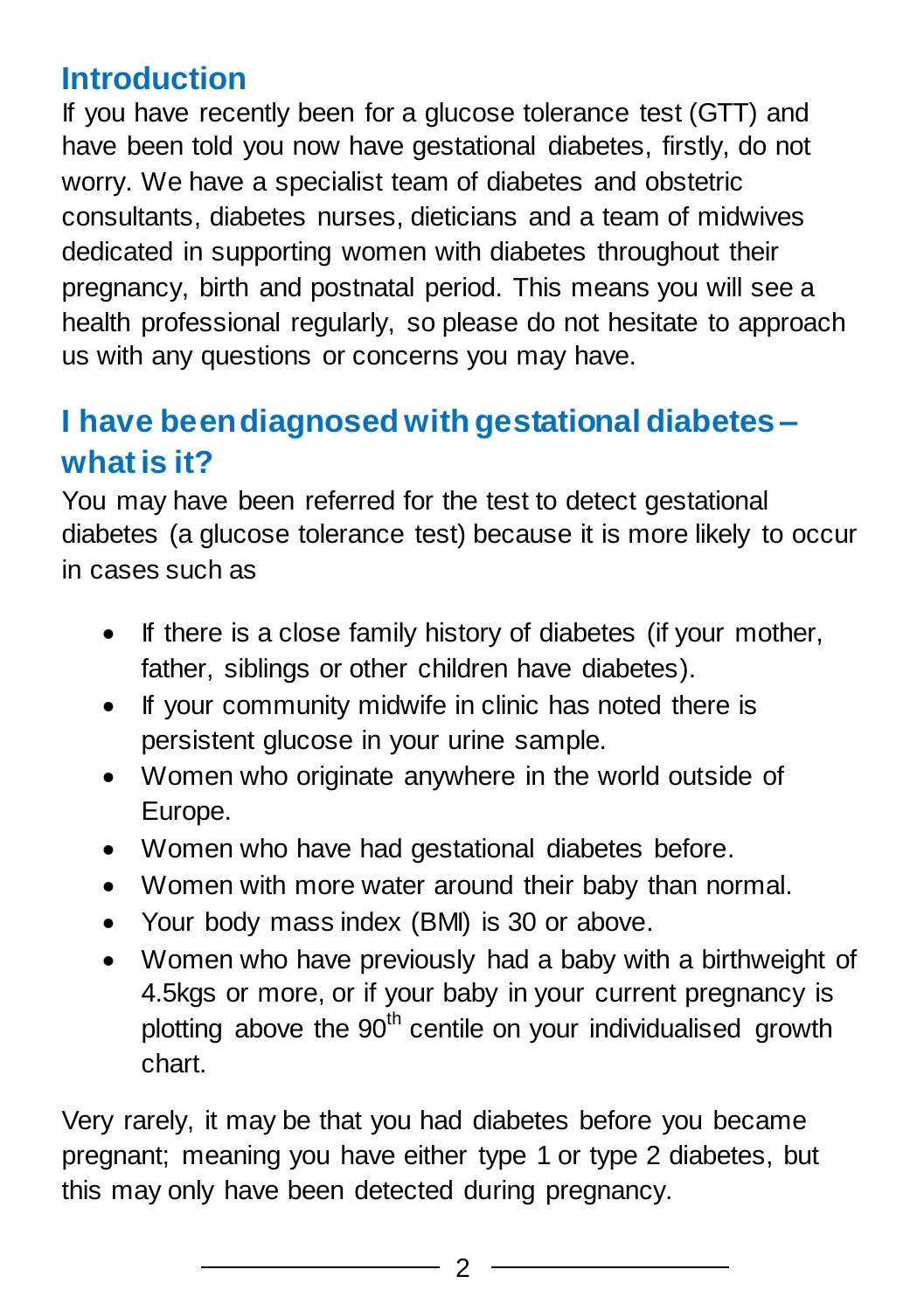Gestational diabetes is a form of diabetes that presents during pregnancy, usually going away after your baby is born. This means that the levels of sugar (glucose) in your blood are abnormally high. A hormone called insulin, which is naturally produced by your body usually helps to lower this glucose level within the blood. However, with gestational diabetes, your body's own insulin may not be enough or you become more resistant to it, so your body is less able to control your high blood glucose levels.

## **Are there any risks to me and my baby?**

Whilst being told you have diabetes can be an anxious time for you and your family, please be aware that with a healthy, balanced diet, light exercise, attendance of all clinic appointments and good control of your blood glucose levels, most women and babies remain healthy.

However, having gestational diabetes does require more medical intervention to minimise the risks to yourself and your baby. Therefore, you may be offered an induction of labour or elective caesarean section around your due date. This is dependent on numerous factors, including your baby's predicted birth weight, whether any previous children were born via caesarean section or vaginal delivery; along with balanced, individualised medical advice between both your diabetes and obstetric consultants.

Some of the risks to you and your baby can include

- Premature birth (less than 37 weeks of pregnancy).
- Greater risk of developing gestational diabetes in future pregnancies.
- Greater risk of you developing type 2 diabetes later in life.
- Your baby may have unstable blood glucose levels for a while after birth (we monitor these on every baby and ensure they are stable before discharging you and your baby home).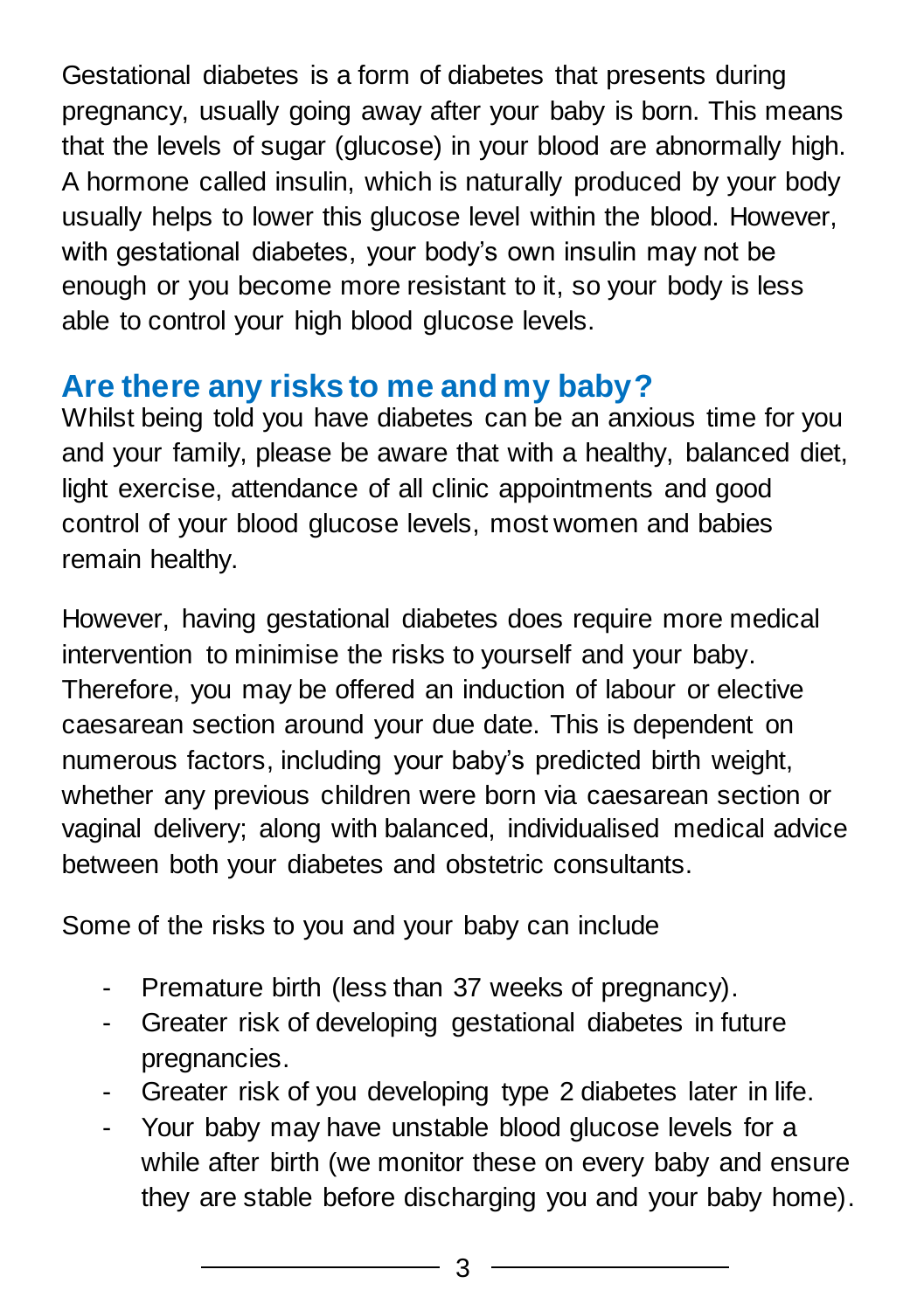- Your baby could be born either larger or smaller than expected.

## **Will my pregnancy experience be any different?**

As a pregnant woman with gestational diabetes, you will be considered at greater risk, and so will be regularly invited to a joint clinic run by diabetes and obstetric consultants to look at the whole picture from both a diabetes and pregnancy point of view.

During these appointments, doctors will look at your pregnancy generally and the growth of your baby, alongside your blood glucose levels (which you will write down in a special book given to you at your initial appointment). This is to determine when you require any further scans for your baby, further appointments in the hospital or further medication to control your blood glucose levels.

As a unit, we have also put together a team of midwives passionate about diabetes in pregnancy, and if you are happy to be part of this, you will be assigned to the diabetes continuity team. This means you will hopefully see a familiar face during all of your clinic appointments, your delivery and your time in hospital after your baby is born. They will be there to discuss any concerns you may have, and also to discuss areas of your pregnancy unrelated to your diabetes, so you can have a positive experience with a small group of midwives who will get to know your individual background.

#### **How do I treat my gestational diabetes?**

Once you have been diagnosed with gestational diabetes, you will be invited to a clinic appointment with specialist diabetes nurses and dieticians to discuss helpful changes to your diet and activity levels, in order to help you control your blood glucose levels.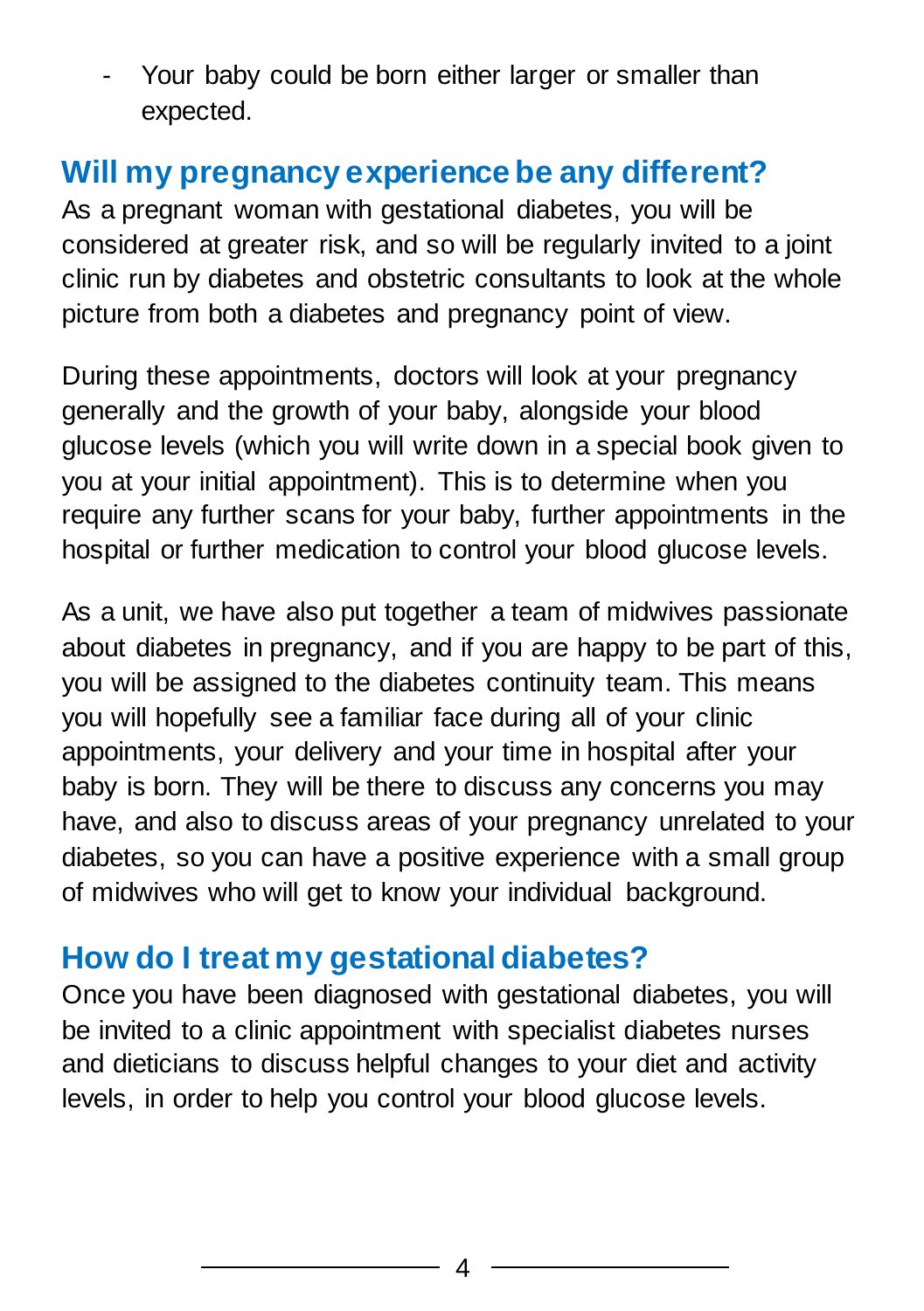You will also be taught how to monitor your blood glucose levels at home and be provided with an orange book to record your blood glucose readings, a blood glucose meter and test strips; which you should carry with you at all times and use as instructed.

**Top tip:** It is important to carry your pregnancy notes, orange diabetes notes, blood glucose meter and test strips everywhere with you, including work, the school run, holidays, days out, hospital appointments etc. This is so that if you have a problem, you can test your blood glucose immediately, or if you need to attend a hospital, then you have all of your medical information to hand.

There are four ways in which gestational diabetes can be controlled:

**Diet controlled:** whereby positive changes to your diet and the introduction of light, regular exercise can be enough to control your blood glucose levels within your individual target range.

**Metformin controlled:** if your blood glucose remains above your target range after changes to your diet, you may be given a tablet called metformin to take at certain mealtimes, which can further help to control your blood glucose levels.

**Insulin controlled:** if, with both the above two measures, your blood glucose remains outside the target range, then you may be advised to start insulin either on its own or alongside metformin.

This means you are either **insulin controlled only** or **insulin and metformin controlled.**

If you require insulin to control your gestational diabetes, again, do not worry. You will be taught how to store and safely inject your insulin at home.

5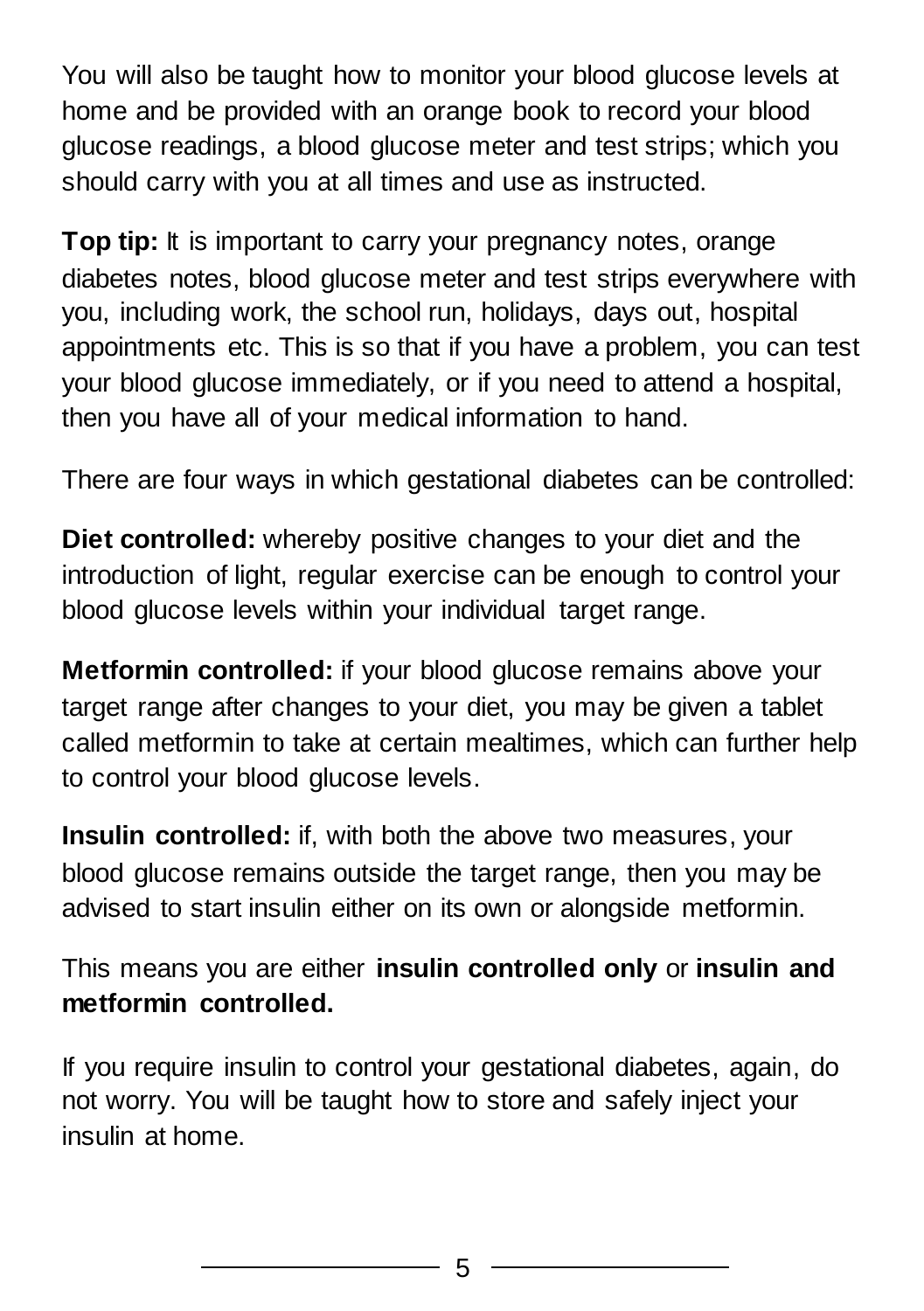There are two types of insulin that we can use to control gestational diabetes: 'short-acting' insulin and 'long-acting' insulin; whereby you may require one or both to control your blood glucose levels.

'Short-acting' insulin is given at some or all mealtimes. 'Long-acting' insulin helps to control your blood glucose over a longer period of time, and therefore may only be given before bed, for example.

## **I am packing my hospital bag, what do I need?**

**Top tip:** when you are packing your bag, it may be useful to use the checklist below so you know you have everything you need.

Generally, for anyone with gestational diabetes, you will remain in hospital for at least 24 hours after your baby is born. This is to ensure that both you and your baby are well, and that both of your blood glucose levels are stable. Therefore, it is important to bring along

- Your orange diabetes notes.  $\Box$
- Your pregnancy notes.  $\Box$
- Your blood glucose meter and test strips.  $\Box$
- Any medication you are currently taking (whether this is diabetes related or not).  $\Box$
- Toiletries e.g. towel, toothbrush, toothpaste, body wash, shampoo, deodorant etc.
- Any expressed breast milk you have at home (if breast-feeding).  $\Box$
- Ready-made milk with teats for your baby (if bottle-feeding). Starter packs are very popular and allow for easy and immediate access to milk when your baby is hungry.  $\Box$
- Several items of nightwear for yourself. [
- Comfortable underwear. [
- $\bullet$  Slippers.  $\Box$
- Maternity pads.  $\Box$

6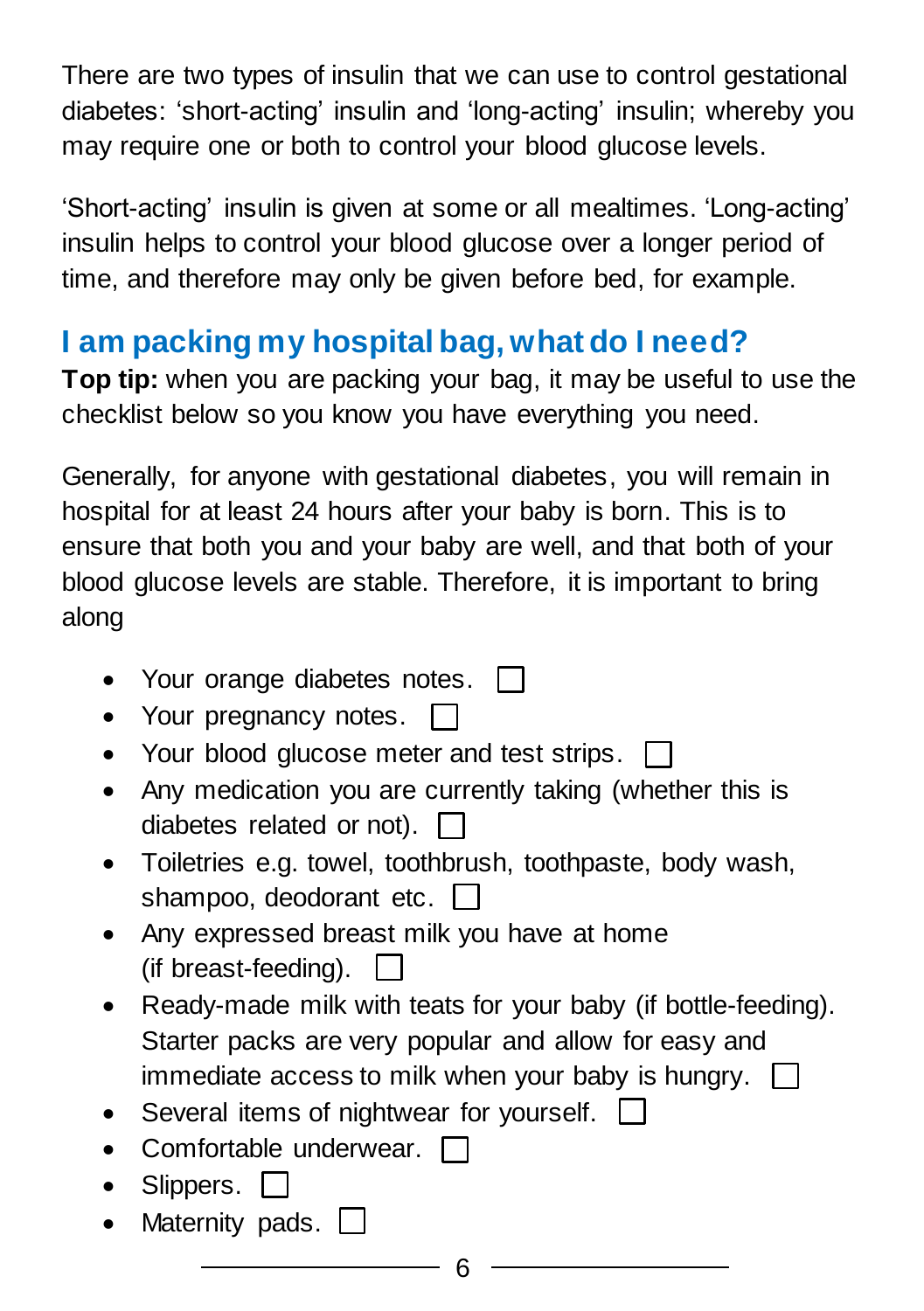| Any healthy snacks for before or after birth. $\Box$         |
|--------------------------------------------------------------|
| Magazines/ books/ iPad (if desired).                         |
| • Comfortable 'going-home' clothes. $\Box$                   |
| Nappies. $\Box$                                              |
| • Cotton wool. $\Box$                                        |
| • Hats for baby. $\Box$                                      |
| Mittens.                                                     |
| • Several baby vests.                                        |
| • Several baby grows.                                        |
| A baby cardigan.                                             |
| • Two baby blankets. $\Box$                                  |
| A car seat that can be detached from the mount fixed in your |
|                                                              |

car and brought up to the ward.  $\Box$ 

Please note that visiting times for husbands/ partners and any of your other children is from **9.00am until 10.00pm,** and visiting times for other friends and family is **3.00pm – 4.30pm** and **7.00pm – 8.00pm**.

If you are planning to have a vaginal delivery, when you are in active labour you may choose two people to stay and support you throughout your labour and delivery. In these cases, it may be useful to ensure they have a little bag with some of their essentials, such as

- A spare change of clothes.  $\Box$
- Slippers.  $\Box$
- $\bullet$  Snacks.  $\Box$
- Books/ magazines/ iPad (if desired).  $\Box$
- Change for parking. [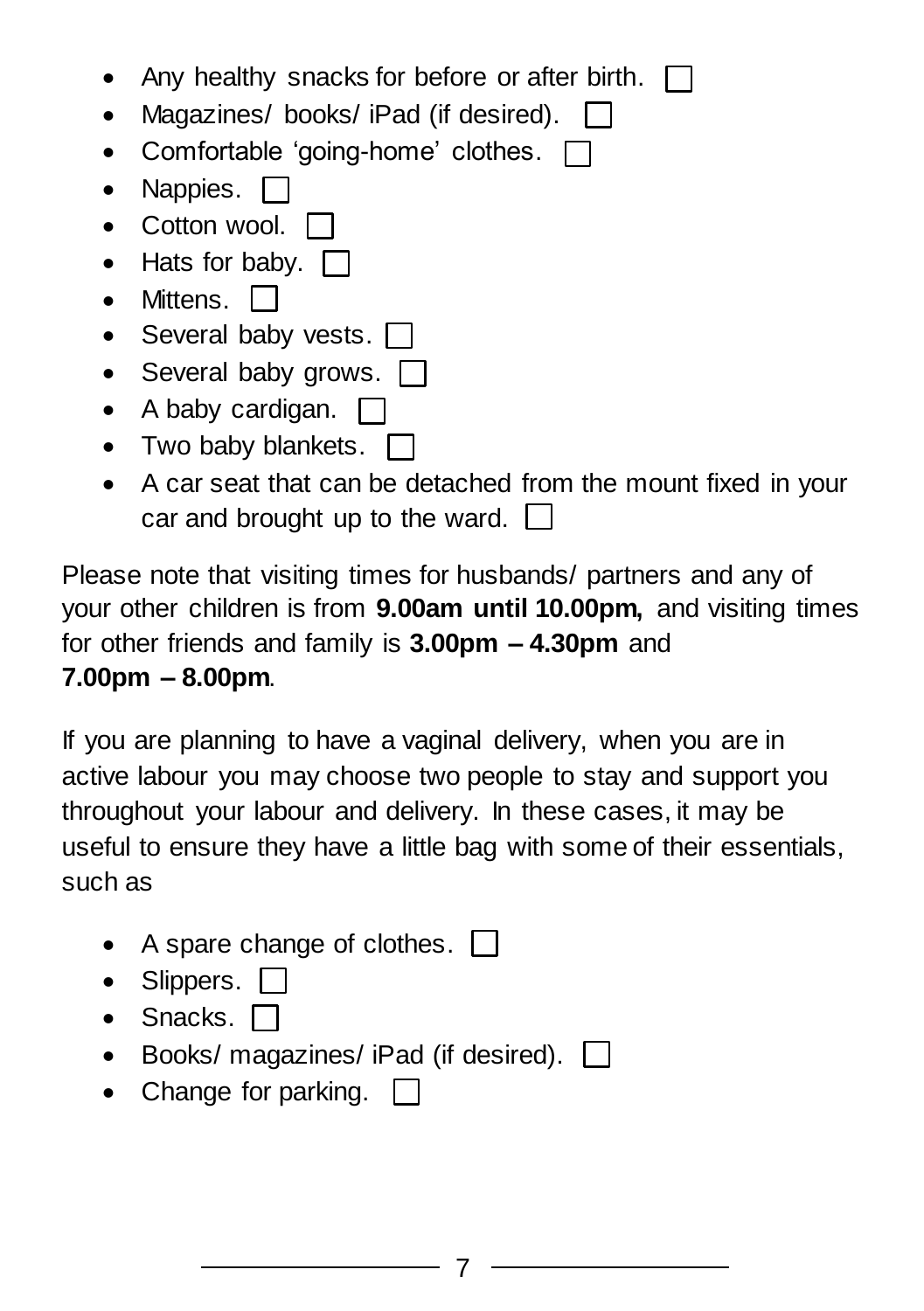#### **I am booked to have an elective caesarean section**

Women who are booked for an elective caesarean section to deliver their baby and are treated with insulin will be invited into hospital the **night before** their planned caesarean section date. If you are treated with diet and/or metformin, you will attend at 7.30am on the morning of your caesarean section.

#### **Please note, you may eat and drink up until midnight the day before your planned surgery.**

Also, if you are **metformin controlled**, this will be stopped on admission to the hospital.

Upon being admitted to the ward, the midwife looking after you will complete

- Your observations (blood pressure, pulse, temperature, oxygen saturations, respiration rate and a carbon monoxide reading).
- A monitoring of baby's heart rate for 40 minutes.
- A urine sample test.
- An insertion of a cannula to allow for a drip (if needed) before surgery.
- A blood test to look at your iron levels, your blood glucose levels, your blood potassium levels, maintaining a store of blood in your individual blood group (in case needed during surgery), and to look at your liver and kidney function before surgery.
- A blood glucose reading.
- Four hourly observations, along with a listen to your baby's heart rate overnight (if admitted to hospital the night before surgery).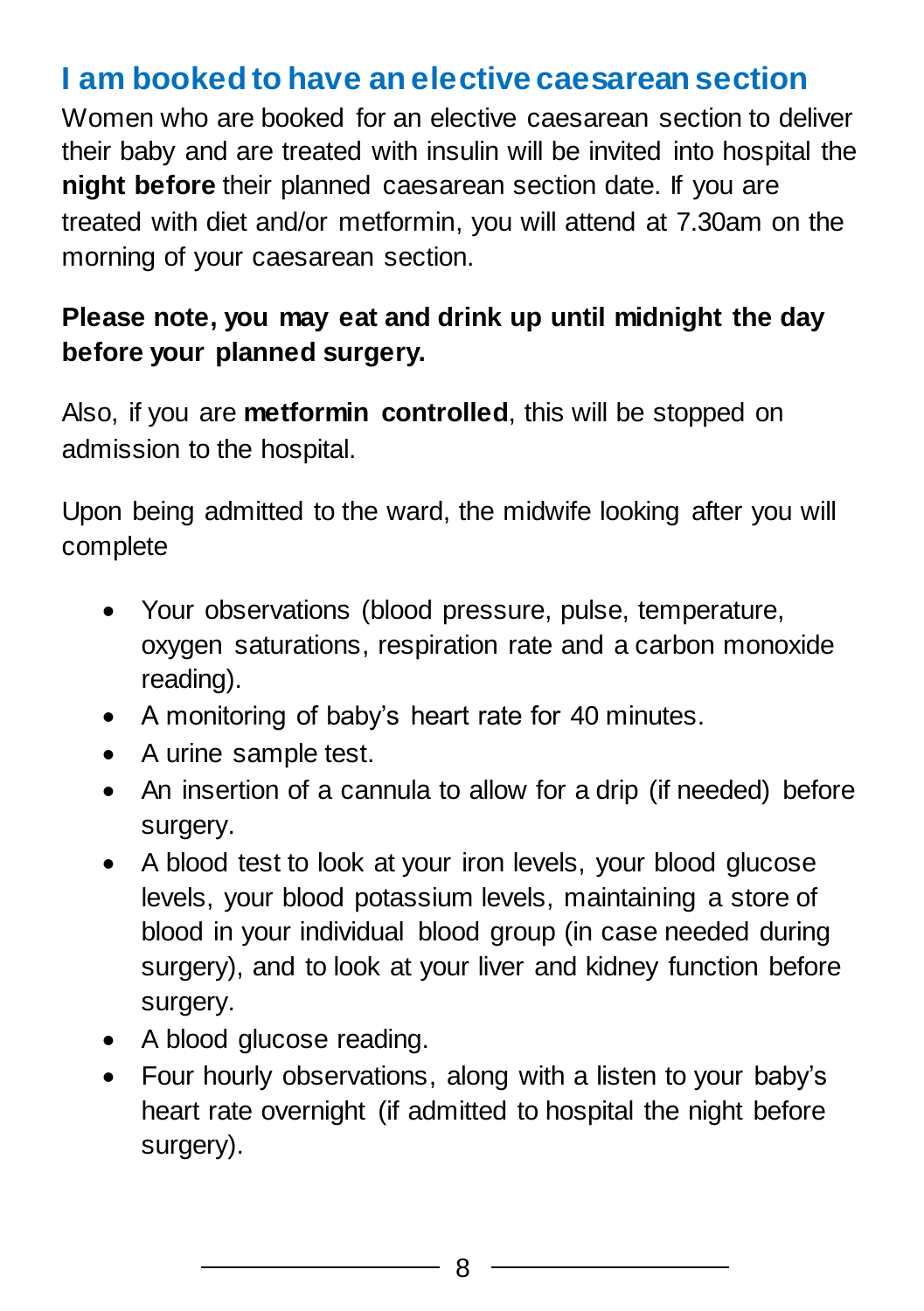If you are insulin treated, then from 6.00am on the morning of your surgery, the midwife looking after you will start taking a blood glucose reading every hour to ensure your levels remain within the target range of **4.0mmols/L - 7.0mmols/L**. If you are admitted on the morning of your caesarean section, you will have your blood glucose checked when admitted, and then hourly until you have your baby.

**Top tip:** it is often a good idea to have an early start and set an alarm for 5.30am on that morning. This is to give you time to have a shower and freshen-up if you wish, before putting on your hospital gown and anti-embolism stockings before surgery.

If you are **insulin controlled** or **insulin and metformin controlled**, then your midwife will start an insulin drip through your cannula at 6.00am (a variable rate insulin infusion – see separate section below). This is to help control your blood glucose levels before and during surgery, as you will not give yourself your normal 'shortacting' insulin that morning.

However, even if you do not usually take insulin to control your blood glucose levels, this drip may also be needed in cases where your blood sugar is persistently outside of the normal target range.

Starting this drip to control your blood glucose levels is necessary to help you and your baby remain stable throughout the surgery. This drip will be stopped after surgery.

#### **I am booked to have an induction of labour**

The date for your induction of labour will usually be booked for when you are around 39-40 weeks pregnant. This will be booked in clinic by your consultant.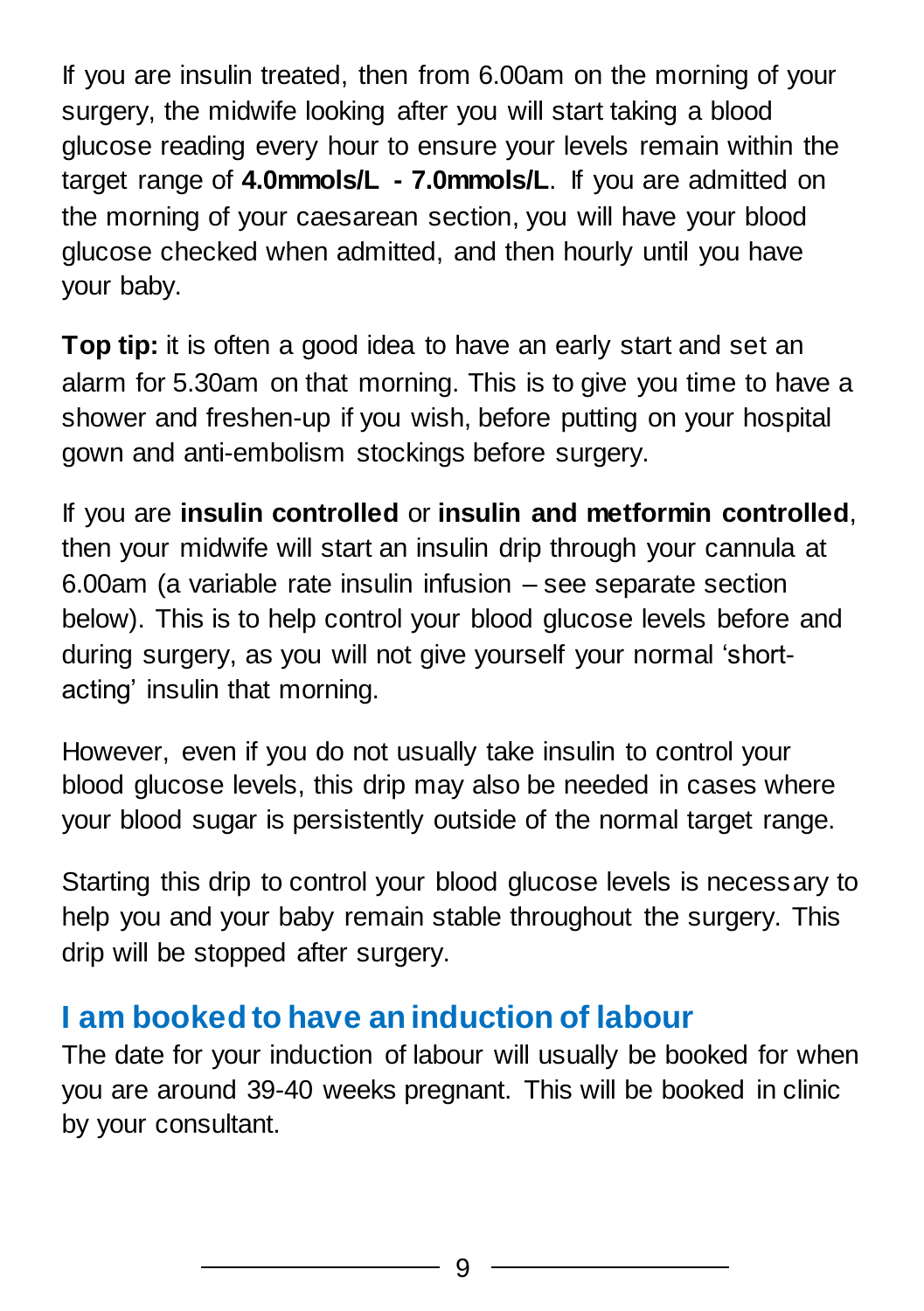On the day of your booked induction of labour, you should call the delivery suite at 4.00pm on

#### **01384 456111 ext. 3430**

Please speak to the lead midwife who will give you a time slot to attend the unit to be admitted for your induction of labour.

Upon being admitted to the delivery suite to start your induction of labour, the midwife looking after you will

- Monitor your observations (blood pressure, pulse, temperature, oxygen saturations, respiratory rate and carbon monoxide reading).
- Undertake a monitoring of your baby's heart rate.
- Test a sample of your urine.
- Insert a cannula for any drips you may need for your labour, e.g. a variable rate intravenous insulin (VRII) in active labour (if needed), or if you become dehydrated and need fluids through your drip.
- Take bloods to observe your iron level, blood glucose level, blood potassium level and liver and kidney function, as well as to keep a store of blood in your individual blood group in case you need blood in an emergency.
- Ask to take a random blood glucose reading, and then continue with pre-meal, post-meal and pre-bed glucose readings until active labour starts.
- Monitor your observations every four hours, along with a listen-in to your baby's heart rate.

During this time and until active labour starts, you should continue your regular medications, including any insulin you may be on.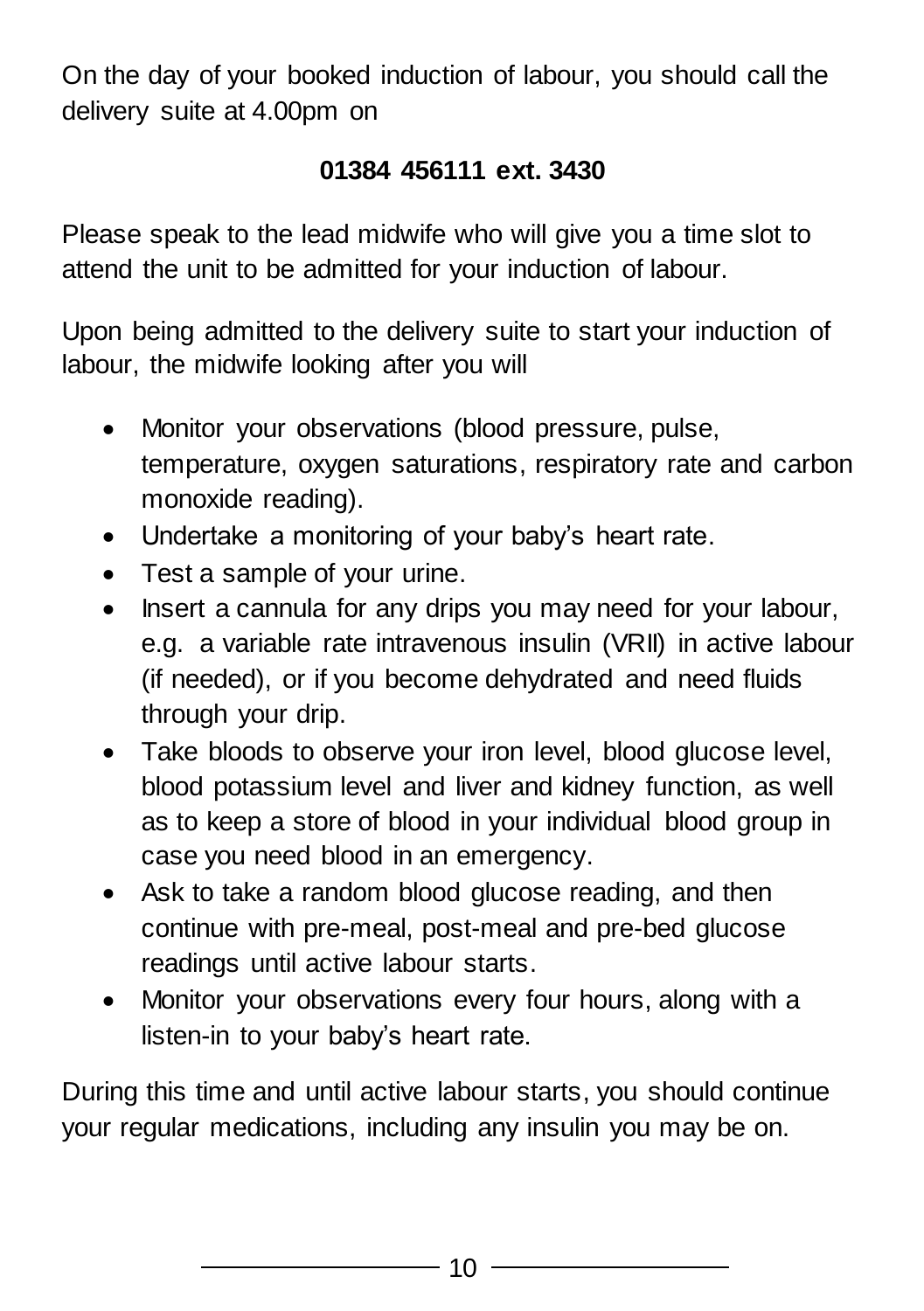When the lead midwife has given the go-ahead to start your induction of labour (this can sometimes be in the middle of the night, when it is considered safest to start your induction), then the midwife looking after you will

- Complete another forty minute monitoring of your baby's heart rate.
- Offer you a vaginal examination to determine how far dilated your cervix is.

| If your cervix is dilated,<br>anterior and thin:                                                                                                                                     | If your cervix is closed/<br>posterior and thick:                                                                                                                                                                 |
|--------------------------------------------------------------------------------------------------------------------------------------------------------------------------------------|-------------------------------------------------------------------------------------------------------------------------------------------------------------------------------------------------------------------|
| -The midwife may break your<br>waters artificially.<br>-The monitoring of your baby's<br>heart rate will continue for<br>another 40 minutes.                                         | -The midwife will insert a drug<br>called a Propess into the vagina<br>(or a drug called Prostin gel if you<br>have had surgery on your uterus<br>before, or if this is your fifth baby<br>or more).              |
| -You will usually be given<br>some time to see if your body<br>can produce contractions<br>naturally (a doctor will make an<br>individualised plan).<br>-After two to four hours (or | -These drugs are designed to<br>soften your cervix, bring it forward,<br>thin, and dilate it enough so that<br>your waters may then be broken<br>artificially (please note, this can<br>take up to 32 hours).     |
| sooner if this is part of your<br>individualised plan), if there<br>are no contractions or your<br>cervix has not dilated any<br>more, you may be given a drip                       | -The monitoring of your baby's<br>heart rate will continue for a further<br>forty minutes after the drug is<br>inserted.                                                                                          |
| to artificially enhance your<br>contractions.                                                                                                                                        | -The Propess will remain in place<br>for 24 hours, and then you will be<br>offered another vaginal<br>examination after this time. This is<br>to assess if your cervix is dilated<br>enough to break your waters. |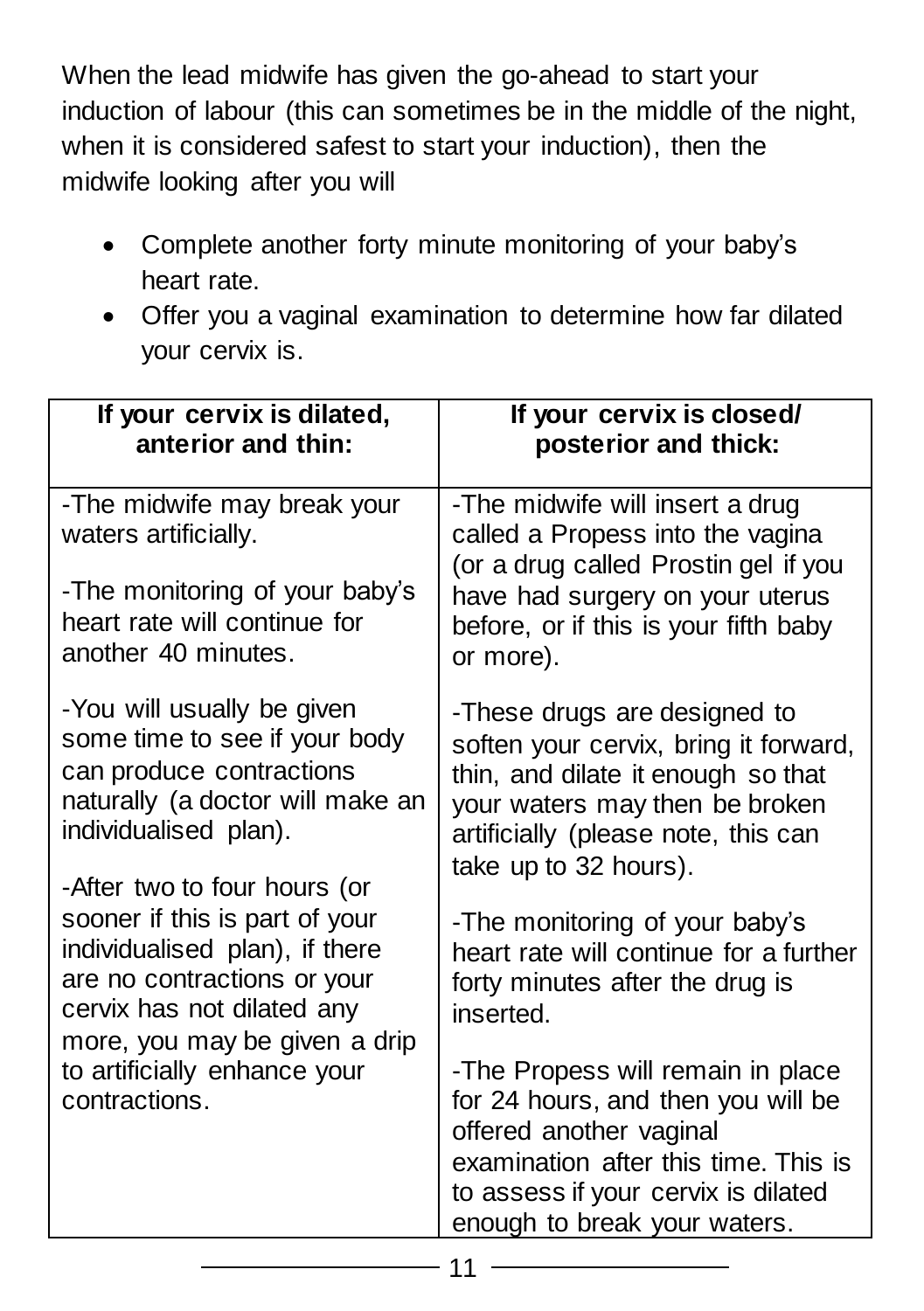| If not, this Propess can stay in for<br>a further eight hours.                                                                                                                                                                                                                                                                                                                                    |
|---------------------------------------------------------------------------------------------------------------------------------------------------------------------------------------------------------------------------------------------------------------------------------------------------------------------------------------------------------------------------------------------------|
| -If you were given the Prostin gel,<br>you will be offered a vaginal<br>examination again after six hours<br>to assess its effectiveness;<br>whereby a further gel may then be<br>offered to help induce your labour.<br>A third gel can then be used after<br>24 hours, after discussing with the<br>consultant on call, if your waters<br>cannot be broken after the first two<br>Prostin gels. |
|                                                                                                                                                                                                                                                                                                                                                                                                   |

**Top tip:** spend time considering your pain relief options before coming to hospital – we have numerous options available both before and during active labour. Before active labour starts, we recommend Paracetamol, Codeine or a dose of Pethidine as the most appropriate forms of pain relief for these early stages. When active labour starts however, we then have other forms of pain relief, including Entonox (gas and air), further Pethidine or an Epidural.

## **Active labour**

When in active labour (when the cervix is 4cm dilated and you are experiencing strong, regular contractions)

- Your baby will be continuously monitored to ensure your baby's heart rate remains stable.
- You will be advised to drink clear fluids (such as water) and to not eat large meals.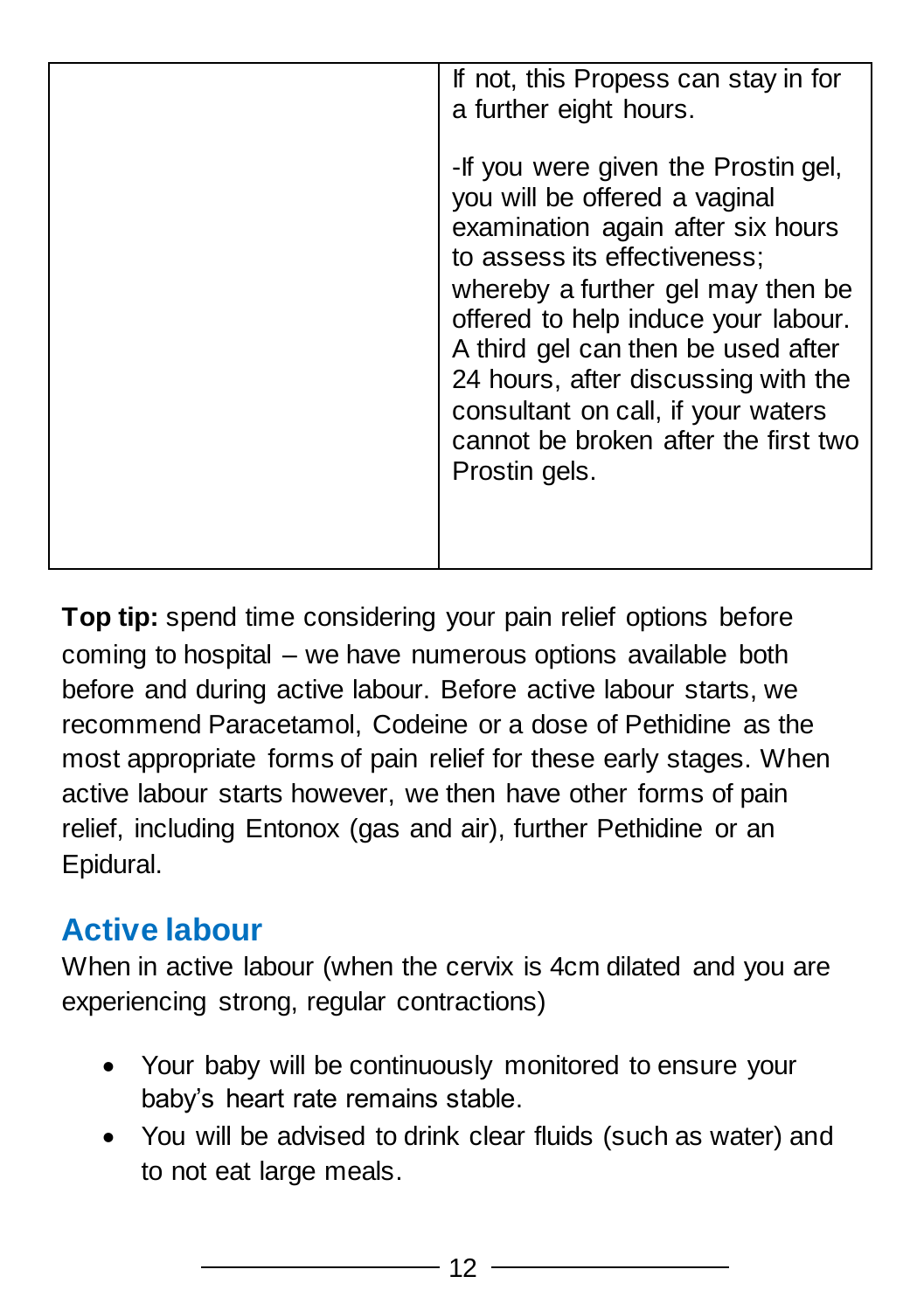- The midwife looking after you will check your blood glucose levels every hour to ensure they remain stable.
- You may have a drip started called a 'variable rate insulin infusion' (see separate section below) – this is designed to stabilise your blood glucose levels, particularly as your body will be using a lot of energy during labour and you will not be eating and drinking as much as usual.

**Hint:** this drip will be started on some women who use insulin to control their diabetes at the beginning of active labour. However, it may also be needed for women who control their diabetes with diet and/or metformin, if their blood glucose levels become unstable.

## **What is a variable rate insulin infusion (VRII)?**

As mentioned, VRII may be needed if you are having a caesarean section or a vaginal birth. It may also be needed for some women who control their diabetes with insulin, and in some cases, those that do not.

A variable rate insulin infusion (also known as 'sliding scale') is a continuous drip that is delivered into the blood circulation via a cannula. It is made up of one part insulin, and another part fluid containing potassium chloride mixed with either dextrose (a form of sugar), or sodium chloride (salt), dependant on how high your blood glucose is. If your blood glucose reading is <10mmols/L, the fluid will contain dextrose.

If your blood glucose reading is >10mmols/L, the fluid will contain sodium chloride, which will assist in lowering your blood glucose levels until it is below 10mmols/L, whereby your midwife will then start the dextrose drip.

**Hint:** during the time that this drip is in place, you should not inject any short-acting insulin you may be on. However, any long-acting insulin should be continued as normal.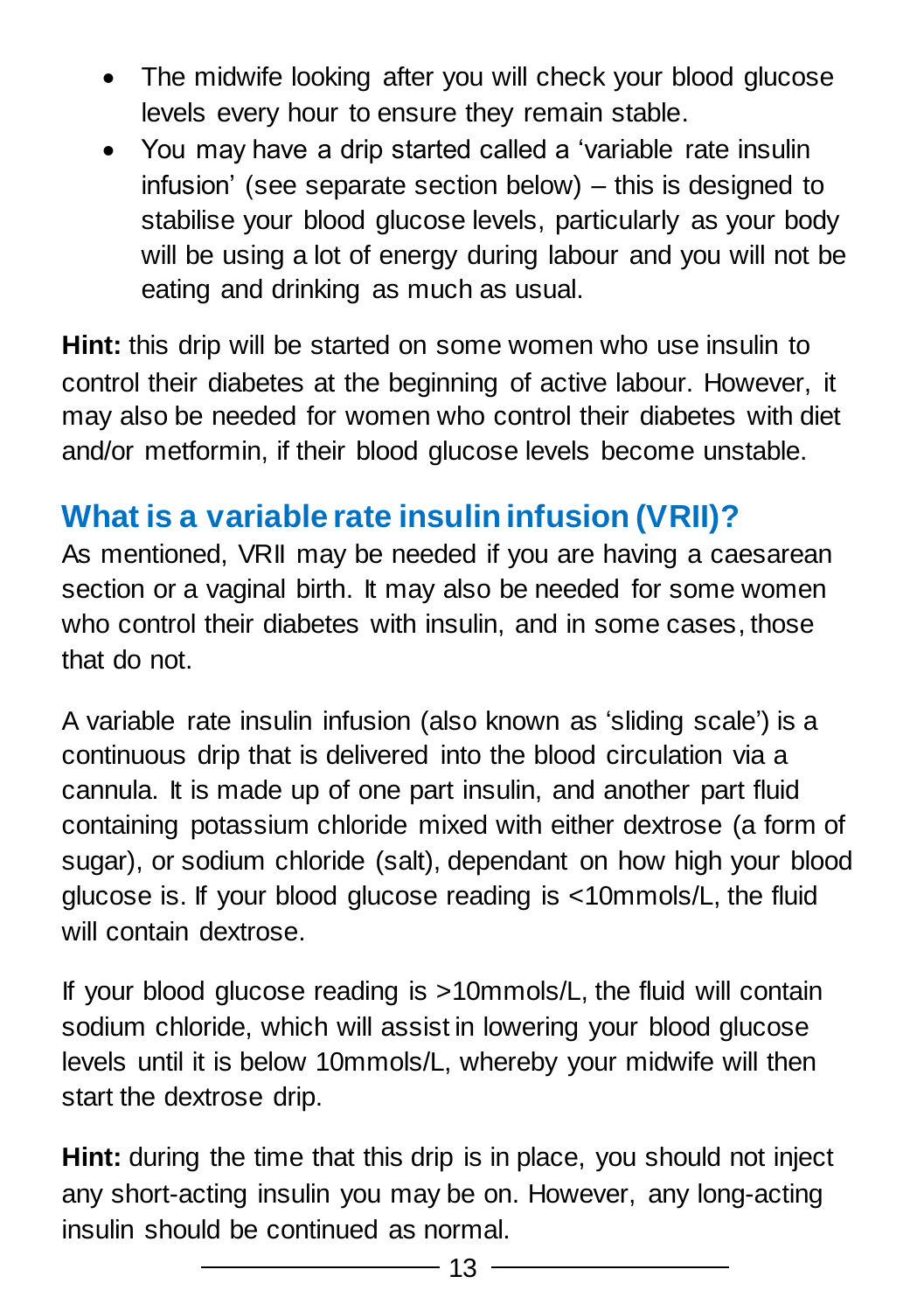The VRII is designed to stabilise your blood glucose levels in cases where your body may be using a lot of energy (for example, in labour), or because you are not taking your current medications that you usually use to control your blood glucose (for example, in cases of surgery).

The midwife looking after you will ask to take a blood glucose reading from you every hour. This is to ensure that your levels are stable and to help adjust the rate of the scale as needed, to ensure your blood glucose levels remain within the optimum levels of between **4.0mmols/L and 7.0mmols/L.**

If a VRII is started for you, then the midwife will also ask to take a blood sample every twelve hours. This is to check your blood potassium levels, to ensure they are not getting too low or high, in which case a different concentration of the fluid may be needed within the VRII

#### **When will the VRII be stopped?**

When your baby is delivered.

**Top tip:** it is a good idea, regardless of how your baby was born, to try to eat and drink something after birth. This will help to build your energy stores back up and stabilise your blood glucose levels after birth. Tea and toast will always be offered post-birth to any new mums who wish to have some.

#### **What happens to me after my baby is born?**

After delivery, all medications used to control your blood glucose in pregnancy are stopped. However, it is important to ensure your blood glucose levels remain stable for a minimum of twelve hours post-birth, and before you are discharged home. We do this by asking to check your blood glucose level before meals and before bed.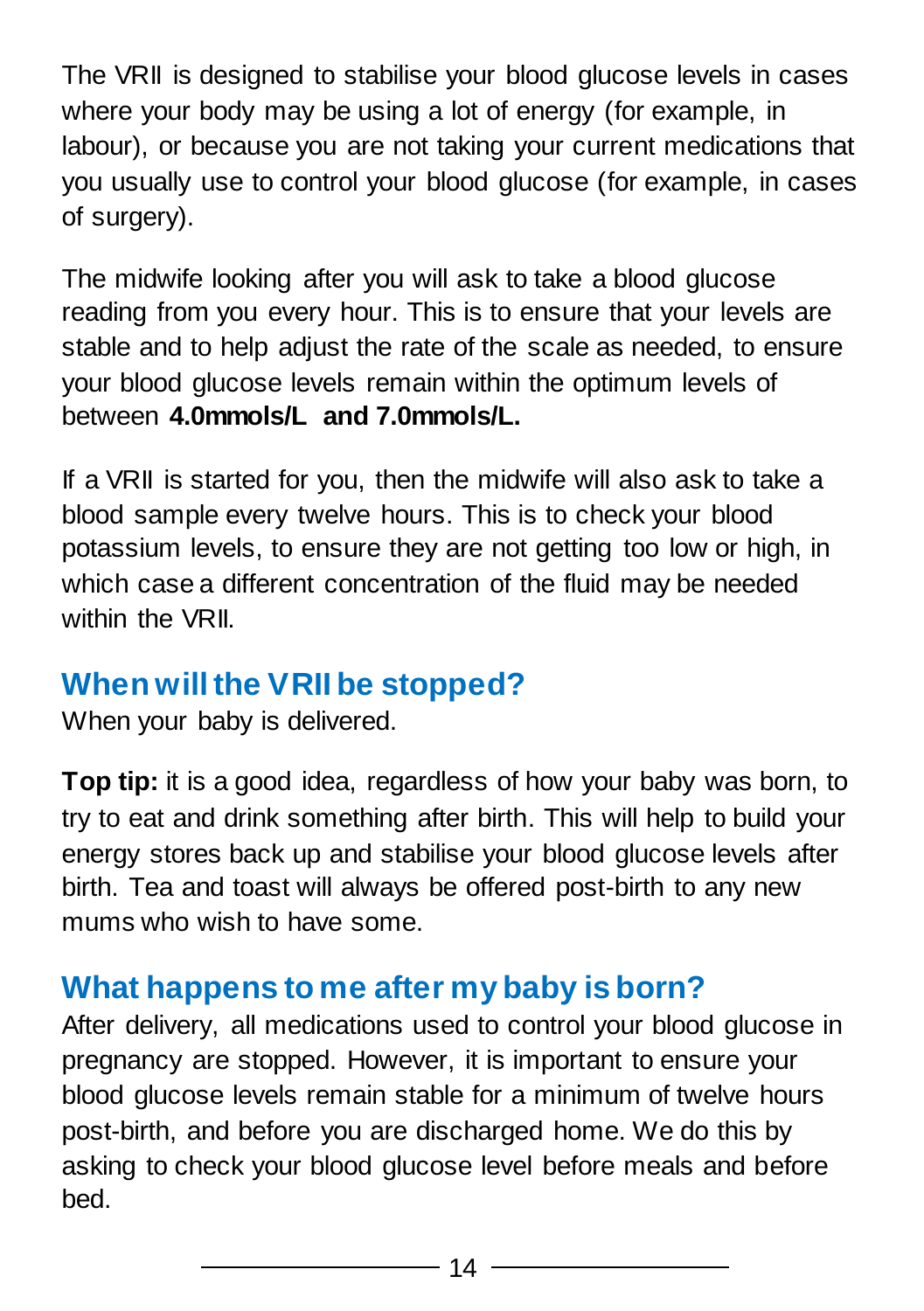After this, if your blood glucose levels remain stable, we will then stop checking them and you will receive a follow-up appointment (usually arranged in pregnancy) for a repeat blood test in around six weeks' time, to ensure your blood glucose levels have remained stable. This is a fasting blood glucose test, meaning you should not eat after 10pm the night before your appointment.

In some rare cases, it can take a little longer to fully stabilise your blood glucose levels, but do not worry, because we can involve the specialist diabetes nurses and doctors in these cases to review your individual blood glucose readings and create a plan for you.

### **What happens to my baby after birth?**

After birth, it is important to make sure your baby's blood glucose levels are stable before being discharged home, along with their other observations, including general colour, heart rate, temperature and respiratory rate.

We do this by taking observations on your baby every four hours, for a total of 24 hours. These observations are designed to regularly measure your baby's wellbeing and can promptly and easily alert us if there are any issues which need a paediatrician's input.

We also ask to measure your baby's blood glucose levels from the heel of their foot:

- We normally measure your baby's blood glucose level at around two to four hours before their second feed and again before their third feed
- **A normal blood glucose level for a newborn baby is usually 2.0 mmols/L or above.**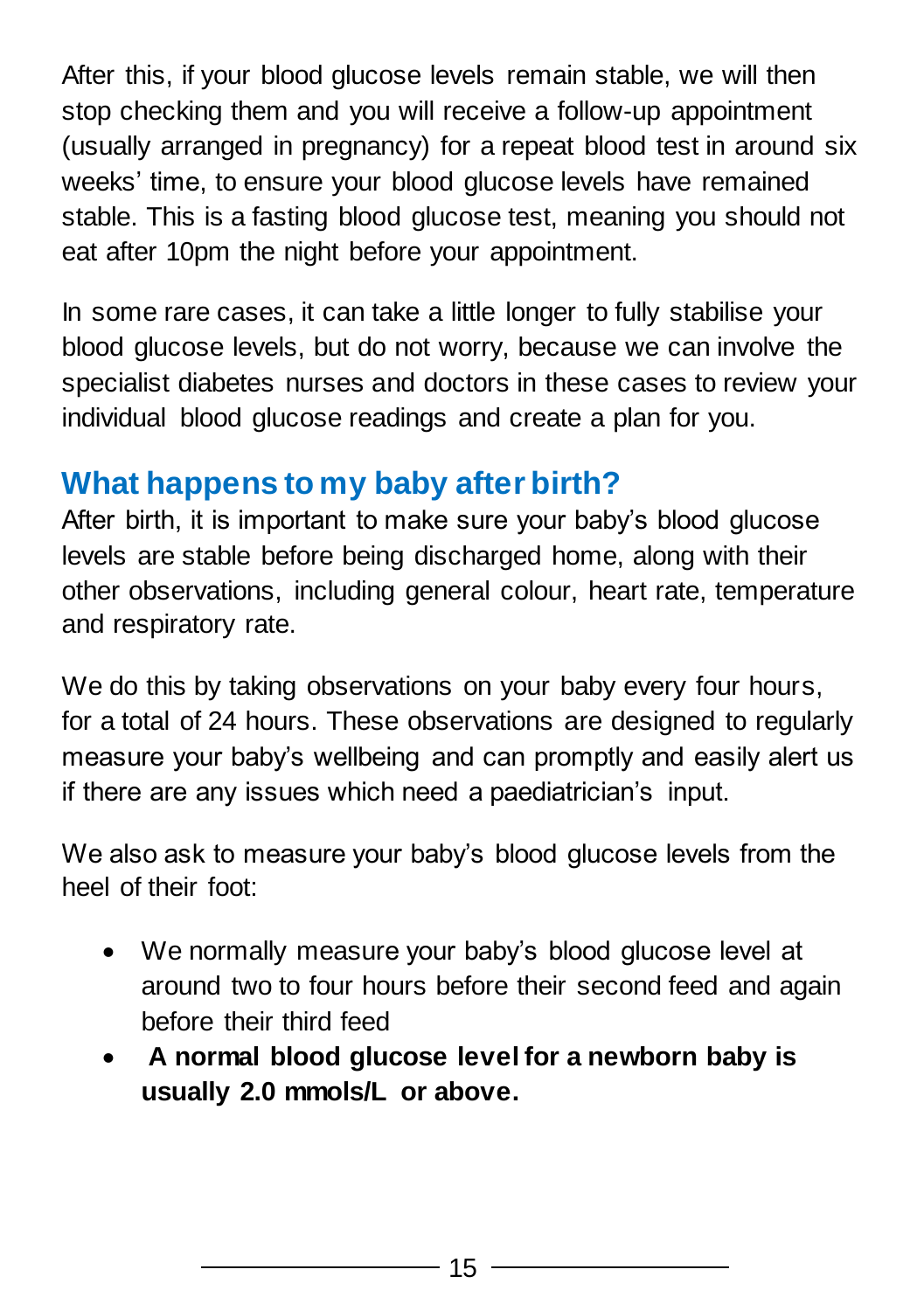This means that your baby should have both of their blood glucose readings at or above this level. If not, we will need to monitor your baby more often to fully ensure your baby is safe and able to stabilise their own blood glucose levels before going home.

However, do not panic, as there can be numerous, correctable, reasons why your baby may have a low blood glucose level, for example:

- If your baby is cold, this means they may be using their energy stores to keep warm, so their blood glucose levels may drop.
- Your baby has not fed, meaning their intake of milk has not been sufficient to maintain a normal glucose reading.
- Your baby may have needed a little extra help after delivery with their breathing and regulating their heart rate, which can reduce their blood glucose levels.
- If your baby is pre-term.

#### **Top Tips:**

- 1. In order to for you to help your baby, it is important to ensure you have plenty of clothes, a hat, blankets and a cardigan for your baby to make sure they keep warm.
- 2. Skin-to-skin can also be particularly good for your baby to enhance their temperature and reduce the risk of a low blood glucose reading.
- 3. If you are bottle-feeding your baby, it can be handy to bring a pack of the ready-made bottles for ease whilst in hospital, whereby your baby could be offered a feed soon after birth, to increase their glucose stores before the first level is measured.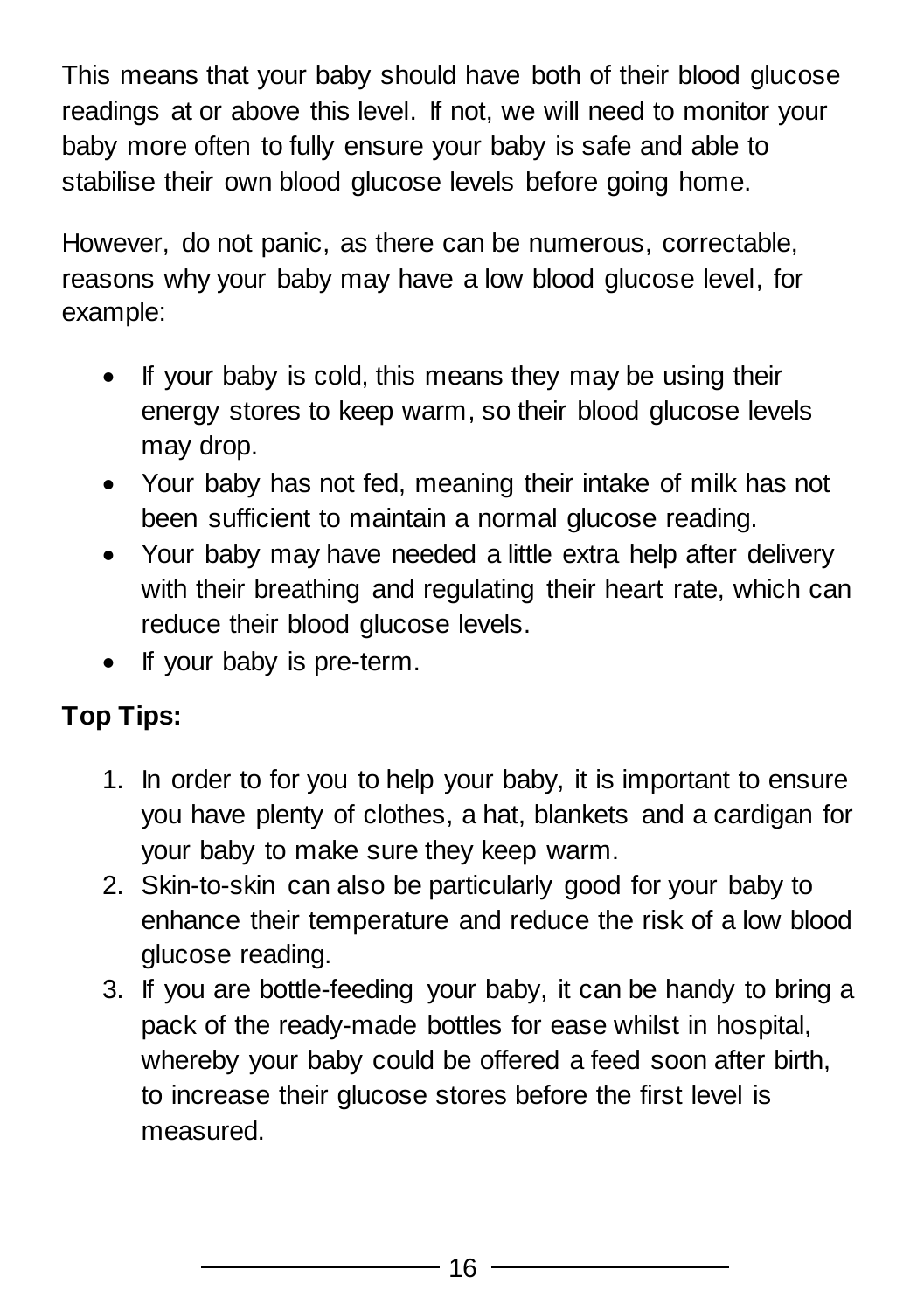4. If you are breast-feeding your baby, it can be useful to start expressing any colostrum you may have from 36 weeks of pregnancy, labelling this with the date you expressed and placing it in your freezer. **This can then be used for up to six months.** Bring this into hospital when you are admitted, and we can use this to help to feed your baby soon after delivery, or if you feel you are having trouble latching your baby to the breast.

#### **Please speak to your community midwife or a midwife at the hospital if you would like any information about expressing breast milk in pregnancy.**

If these blood glucose readings and observations are all stable after 24 hours, then your baby will have the hearing screen and the full top-to-toe examination before being considered fit for discharge home.

#### **Important contacts**

It is completely normal to feel a little overwhelmed if reading this guide in one sitting. We instead advise you to keep it with you during your pregnancy, and refer to it as much as you need; to help direct you through your journey into meeting your new baby. However, if you do have any questions, please do not hesitate to approach any of the midwives in your continuity team, and we will certainly try to answer them.

These midwives will be present on the days you are booked to have your clinic appointments with your consultants, so please make staff are aware upon booking in for your appointment if you would like a chat with one of them, and they will let these midwives know you are waiting. They will always be happy to see you.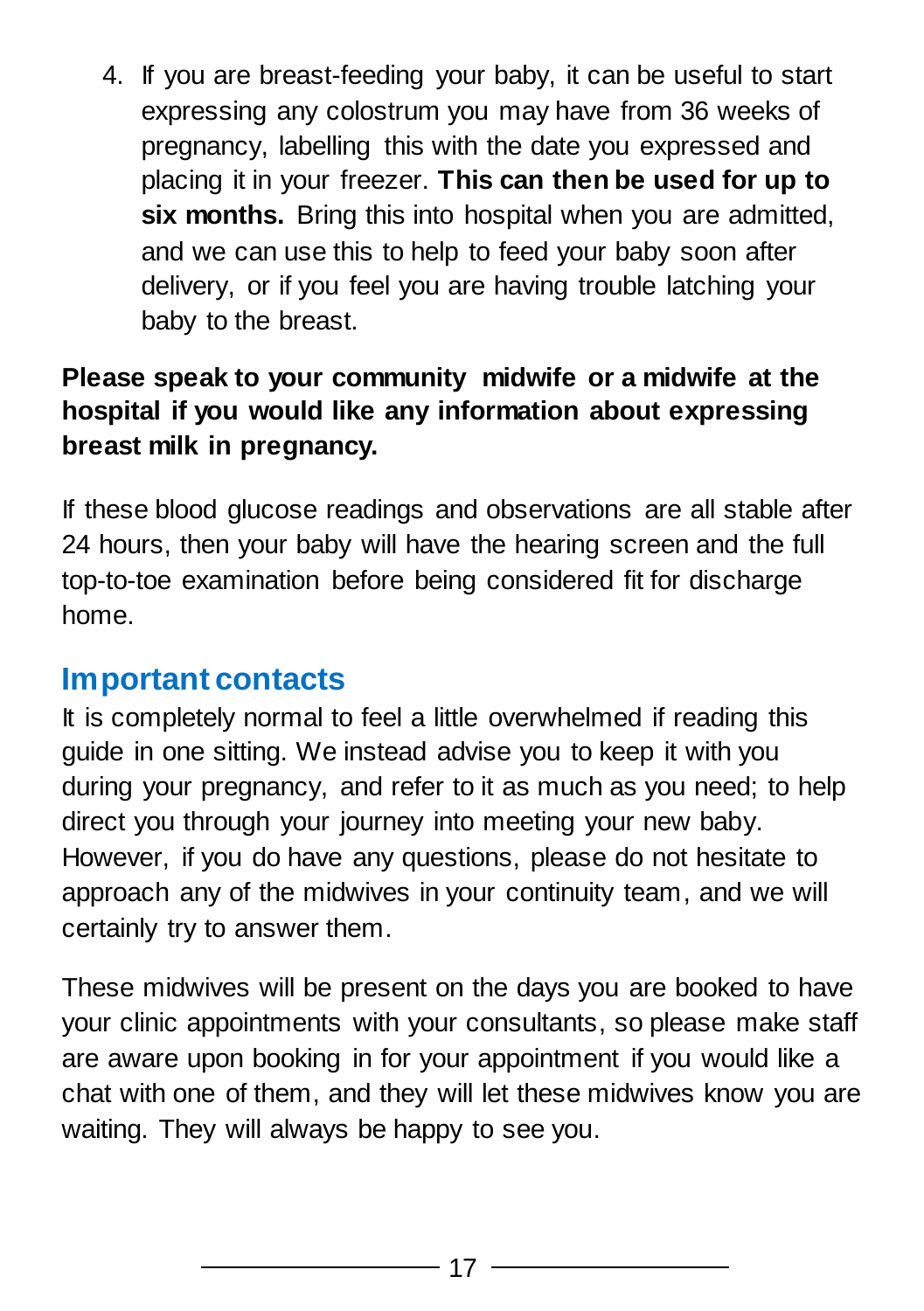Alternatively, if there are any further pressing matters, or if you have any worries/ concerns, for example:

- You have any general problems/concerns.
- You have not felt your baby move as normal.
- You think your waters may have broken.
- You are bleeding.
- You are experiencing abdominal pain.

#### **Then please call triage immediately on 01384456111 ext. 3053.**

We really hope this guide is useful in guiding you through what to expect during your pregnancy with gestational diabetes.

If you have any questions, or if there is anything you do not understand about this leaflet, please contact:

The antenatal clinic on 01384 244312 (9am to 5pm, Monday to Friday) or your community midwife.

Russells Hall Hospital switchboard number: 01384 456111

#### **This leaflet can be downloaded or printed from:**

[http://www.dgft.nhs.uk/services-and-wards/maternity/maternity](http://www.dgft.nhs.uk/services-and-wards/maternity/maternity-information-leaflets/)[information-leaflets/](http://www.dgft.nhs.uk/services-and-wards/maternity/maternity-information-leaflets/)

If you have any feedback on this patient information leaflet, please email dgft.patient.information@nhs.net